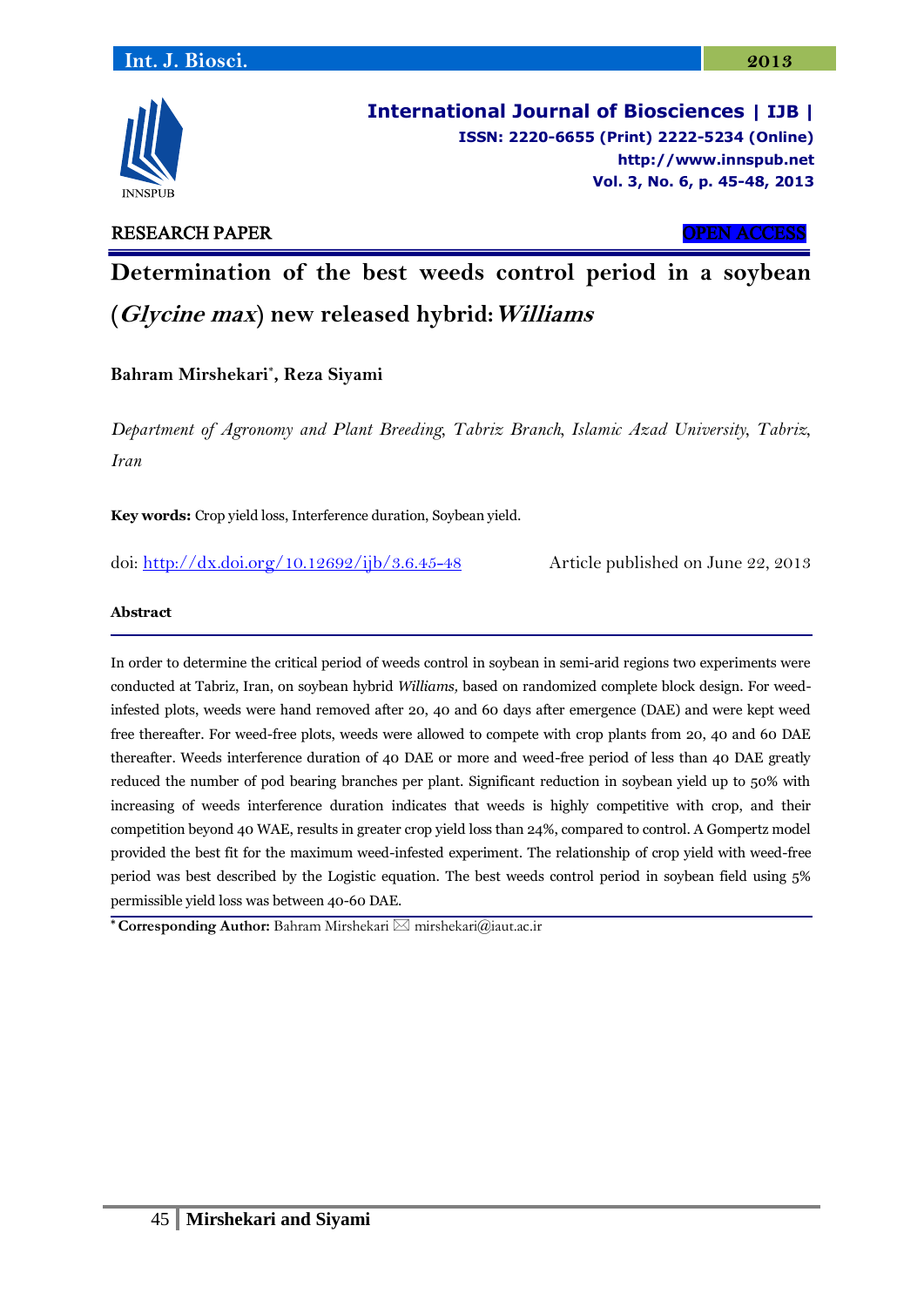### **Introduction**

Weeds are considered to be responsible for about 10% reduction of crop yield (Froud-Williams, 2002). Critical period of weed control (CPWC) program depends on many factors such as dominant weeds in the region (Martin *et al*., 2001; Seem *et al*., 2003) and weed interference duration (Massinga *et al*., 2001). Information on the time of weed emergence is necessary to develop effective models to predict the consequences of weed management in soybean. Weeds usually are very competitive, when they emerge before or along with the crop. When only two redroot pigweeds plants per meter of row emerged with soybean [*Glycine max* (L.) Merr.], crop yield reduced by 12%, but weeds emergence at the second nodal stage of soybean did not cause significant effect on its yield (Dielman et a., 1995). Redroot pigweed that emerges in June grew faster by 0.03 cm for each growing degree day than the plants emerged one month later (Horak and Loughin, 2000). Full season competition of 120 ragweed plants per square meter with snap bean reduced crop yield 75% (Evanylo and Zehnder, 1989). Earlier emergence of times of common lambsquarters can be highly competitive with sugar beet. Emergemce time of common lambsquarters n 45 days after sugar beet did not cause a substantial reduction in white sugar yield of sugar beet (Heidari *et al*., 2011). Soybean is a poor competitive plant and it's weeds control heavily relies on herbicides in Iran. This study was aimed to determine the best weeds control period in soybean fields.

#### **Materials and methods**

Field experiments were conducted at the Agricultural Research Station of Islamic Azad University, Tabriz Branch, Iran, based on randomized complete block design. The experimental fields had been in a potatowheat rotation cycle for the last two years. Each plot consisted of 5 soybean rows spaced 60 cm apart with 5 cm intra-row spacing. The soybean hybrid *Williams*, was inoculated with *Rhizobium japonicum* and sown at four cm depth on 8th June. Dominant weeds in the region were redroot pigweed (*Amaranthus retroflexus*), velvetleaf (*Abutilon theophrasti*), bindweed (*Convolvulus arvensis*) and burweed (*Xanthium spinosum*). The treatments were weedinfested and weed-free in same periods. For weedinfested plots, weeds were hand removed after 20, 40 and 60 DAE and were kept weed free thereafter. For weed-free experiment, weeds were allowed to compete with crop plants from 20, 40 and 60 DAE thereafter (Dabbagh Mohammady Nasab *et al*., 2000). Also, all plots were hand removed for other weed species during growing season. At harvesting stages, the 3 middle rows of each plot were hand harvested. Treatment means were separated using Duncan's Multiple Range Test at P= 0.05 level. A Gompertz model provided the best fit for the maximum weed-infested experiment.

The model was as follows: *Y= A×exp(-B×exp(-K×x)),* 

where, Y: soybean yield (kg ha<sup>-1</sup>), A: asymptotic curve, B, K: coefficients of the model and X: weed-infested period. The relationship of crop yield with weed-free period was best described by the Logistic equation as follows:

### *Y= C+D/(1+exp(-A+B×x)),*

where, Y: crop yield  $(kg ha<sup>-1</sup>)$ , A, B, C: coefficients of the model and X: weed-infested period.

#### **Results and discussion**

Weed interference duration of 40 DAE or more and weed-free period of less than 40 DAE greatly reduced the number of pod bearing branches per plant (Table 1). Eftekhari *et al*. (2006) reported that the number of side branches per plant in soybean decreased significantly when the period of weed interference increased. Soybean biomass, as reported by Eftekhari *et al*. (2006), was also affected by earlier weeds emergence. However, its emergence at 60 DAE did not cause a substantial reduction in green bean biomass (Table 1). This result might be due to the late emergence of weed plants that grow slower and are weaker than crop during growing season. It has been also reported that with decreasing of 100 g m-2 biomass, bean yield decreased 1.4 kg ha-1 (Burnside *et*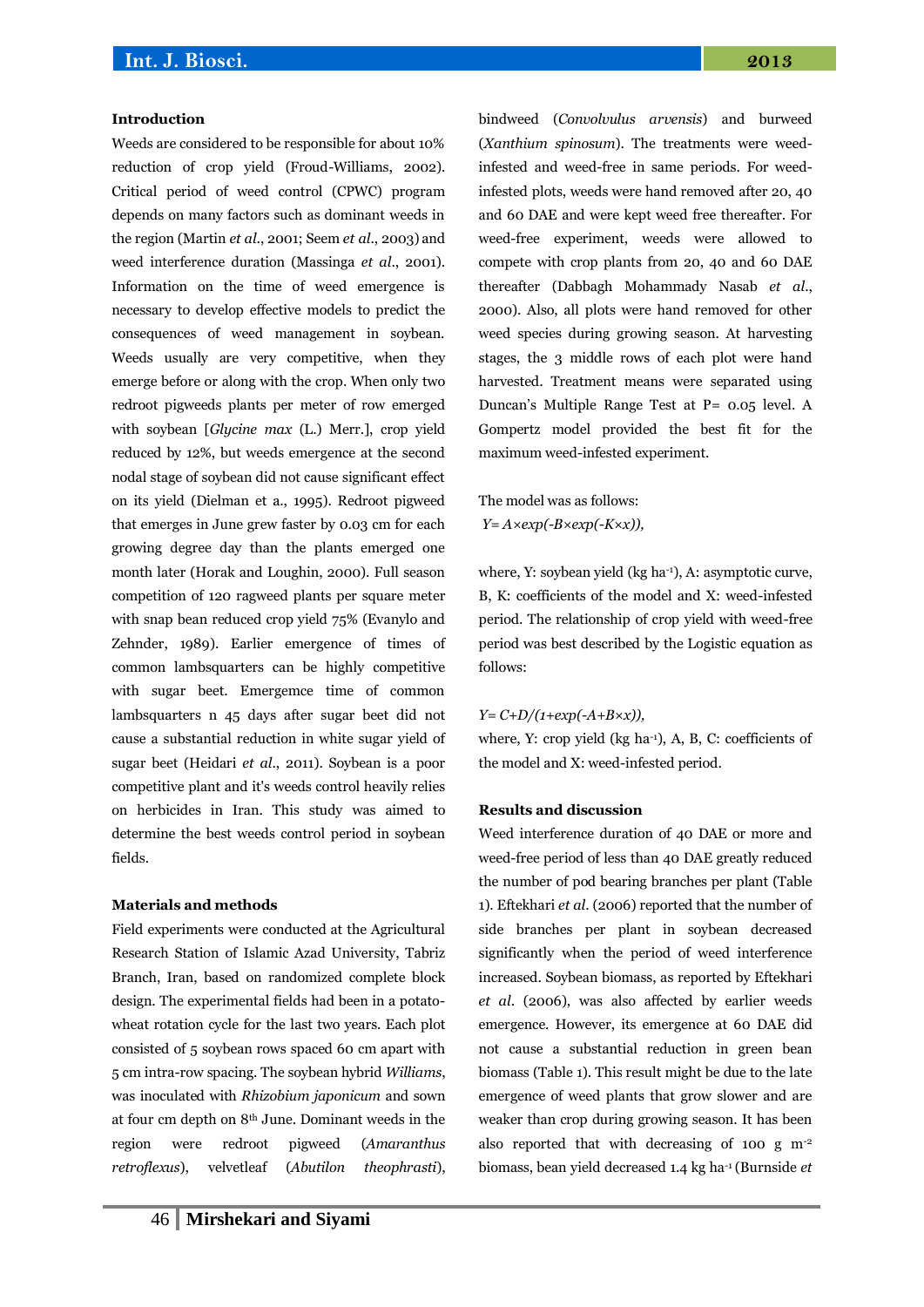*al*., 1998). Crop grain yield intensively affected by weeds interference duration and increased from 1627,  $2472$  kg ha<sup>-1</sup> in weedy check plots and weeds interference up to 60 DAE, respectively, to 3117, 3165, 3232 kg ha-1 in weeds interference up to 40, 20 DAE and weed free plots, respectively (Table 1). Weeds removal until 60 DAE provided a similar yield to the season-long weed-free control (Table 1). Percent yield loss of soybean varied with weeds interference duration. Crop yield from season-long weed-free plots was 3.2 t ha<sup>-1</sup> (Table 1). When the crop grew in weedfree plots up to 60 DAE, did not decrease crop productivity, significantly (Table 1). Based on Mirshekari *et al*. (2010) reports, yield loss of green bean due to redroot pigweed interference duration ranged from 3% in weed removal in 2 WAE to 68% in full-season weed-infested plots. As late emerging weeds was not as competitive as early emerging ones, the yield reductions at  $\geq 40$  WAE based on weedinfested periods or < 60 DAE based on weed-free periods (Table 1) would not be acceptable to commercial growers. Significant reduction in soybean yield with increasing of weeds interference duration indicates that weeds is highly competitive with crop, and their competition beyond 40 WAE, results in greater crop yield loss. Similar results have been reported by Aguyoh and Masiunas (2003), Blackshaw (1991) on dry bean, Itulya *et al*. (1997) on cowpea and Eftekhari *et al*. (2006) on soybean.

| Table 1. Influence of weed-infested and weed-free periods on soybean productivity. |  |  |  |  |
|------------------------------------------------------------------------------------|--|--|--|--|
|                                                                                    |  |  |  |  |

|              | Number of        | Soybean                     | Soybean     | Number of        | Soybean                 | Soybean yield |
|--------------|------------------|-----------------------------|-------------|------------------|-------------------------|---------------|
|              | branches         | biomass                     | vield       | branches         | biomass                 | $(kg ha-1)$   |
|              | per plant        | $(g m^{-2})$                | $(kg ha-1)$ | per plant        | $(g m^{-2})$            |               |
| Treatments   |                  | Weed-infested periods (DAE) |             |                  | Weed-free periods (DAE) |               |
| 20           | 8.8a             | 76.9a                       | 3165.7a     | 8.3a             | 74.0b                   | 3075.3a       |
| 40           | 4.2 <sub>b</sub> | 76.6a                       | 3117.0a     | 4.0 <sub>b</sub> | 74.2b                   | 2939.3a       |
| 60           | 3.8 <sub>b</sub> | 66.0b                       | 2472.7b     | 7.8a             | 81.5a                   | 3178.3a       |
| Full-season  | 1.8c             | 62.4b                       | 1627.0c     | 1.8c             | 62.4c                   | 1627.0c       |
| interference |                  |                             |             |                  |                         |               |
| Control      | 8.7a             | 79.2a                       | 3232.0a     | 8.7a             | 79.2a                   | 3165.7a       |

DAE means days after soybean emergence.

**Table 2.** Estimated values for Logistic and Gompertz models parameters.

|           | <b>Logistic Model</b>      | <b>Gompertz Model</b> |                            |  |
|-----------|----------------------------|-----------------------|----------------------------|--|
| Parameter | Parameter value $(\pm SE)$ | Parameter             | Parameter value $(\pm SE)$ |  |
| А         | $0.0313(\pm 0.00791)$      | A                     | $0.9466(\pm 0.040)$        |  |
| в         | $-166.1(\pm 41.2286)$      |                       | $0.7317(\pm 0.142)$        |  |
|           | $1.0048(\pm 0.00041)$      | A                     | $0.0707(\pm 0.024)$        |  |
|           | $R^2 = 0.93$               |                       | $R^2 = 0.98$               |  |



**Fig. 1.** Critical period of weeds control in soybean.

#### **Conclusion**

A maximum of 5% acceptable yield loss could be considered to determine the critical period of weeds control for most crops. It seems that soybean could tolerate presence of weeds studied in earlier 40 days of growth period, without any significant reduction in grain yield. Critical period of weeds control in